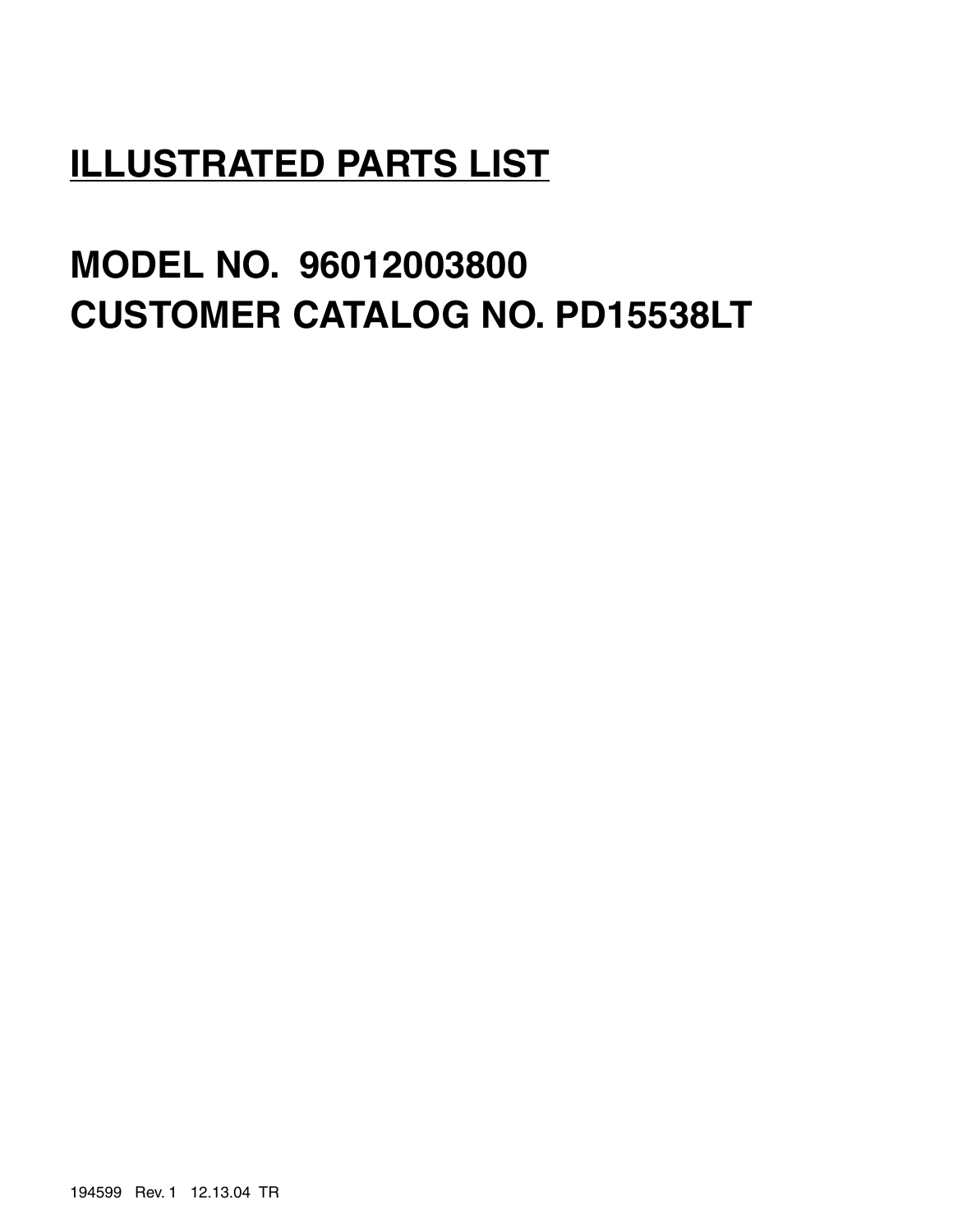**TRACTOR - - MODEL NUMBER PD15538LT (96012003800)**

**DECALS**



| NU. | NU.    | <b>DESCRIPTION</b>           | NU.  | NU.    | <b>DESCRIPTION</b>              |
|-----|--------|------------------------------|------|--------|---------------------------------|
|     | 181251 | Decal, Clutch/Brake Eng/Fr   | 12   | 194543 | Decal, Hood RH                  |
|     | 194541 | Decal, Replacement           | 14   | 194544 | Decal, Hood LH                  |
| 3   | 184769 | Decal, Engine HP             | 15   | 145005 | Decal, Caution, Battery         |
| 4   | 170563 | Decal Warning                | 16   | 193863 | Decal, Oper Sdl P/L Gear Dr Eng |
| 5.  | 188979 | Decal, SDPNL                 |      | 136832 | Decal, V-Belt Sch.              |
| 6.  | 157140 | Decal, Fender Danger English | $ -$ | 138311 | Decal, Handle Lft Height Adj.   |
|     | 189705 | Decal Ins Str Wh             | $ -$ | 194598 | Manual, Operator's E&F          |
| 9   | 158166 | Decal Fender                 | - -  | 194599 | Manual, Parts E&F               |
|     |        |                              |      |        |                                 |

**WHEELS & TIRES**



| <b>KEY</b><br>NO.                                                         | <b>PART</b><br>NO.                                                                                            | <b>DESCRIPTION</b>                                                                                                                                                                                                                                                                                                        |  |  |
|---------------------------------------------------------------------------|---------------------------------------------------------------------------------------------------------------|---------------------------------------------------------------------------------------------------------------------------------------------------------------------------------------------------------------------------------------------------------------------------------------------------------------------------|--|--|
| 1<br>2<br>3<br>$\frac{4}{5}$<br>6<br>$\overline{7}$<br>8<br>9<br>10<br>11 | 59192<br>65139<br>124157X<br>59904<br>278H<br>9040H<br>106108X624<br>123969X<br>7152J<br>104757X428<br>144334 | Cap, Tire valve<br>Stem, Valve<br>Tire. Front<br>Tube, Front (Service item only)<br>106732X624 Rim assembly, 6"front<br>Fitting, Grease (Front wheel only)<br>Bearing, Flange (Front wheel only)<br>Rim assembly, 8" rear<br>Tire, Rear<br>Tube, Rear (Service item only)<br>Cap, Hub Axle<br>Sealant, Tire (10 oz. Tube) |  |  |
| All component dimensions given in U.S. inche<br>NOTE:                     |                                                                                                               |                                                                                                                                                                                                                                                                                                                           |  |  |

**NOTE:** All component dimensions given in U.S. inches 1 inch =  $25.4 \, \text{mm}$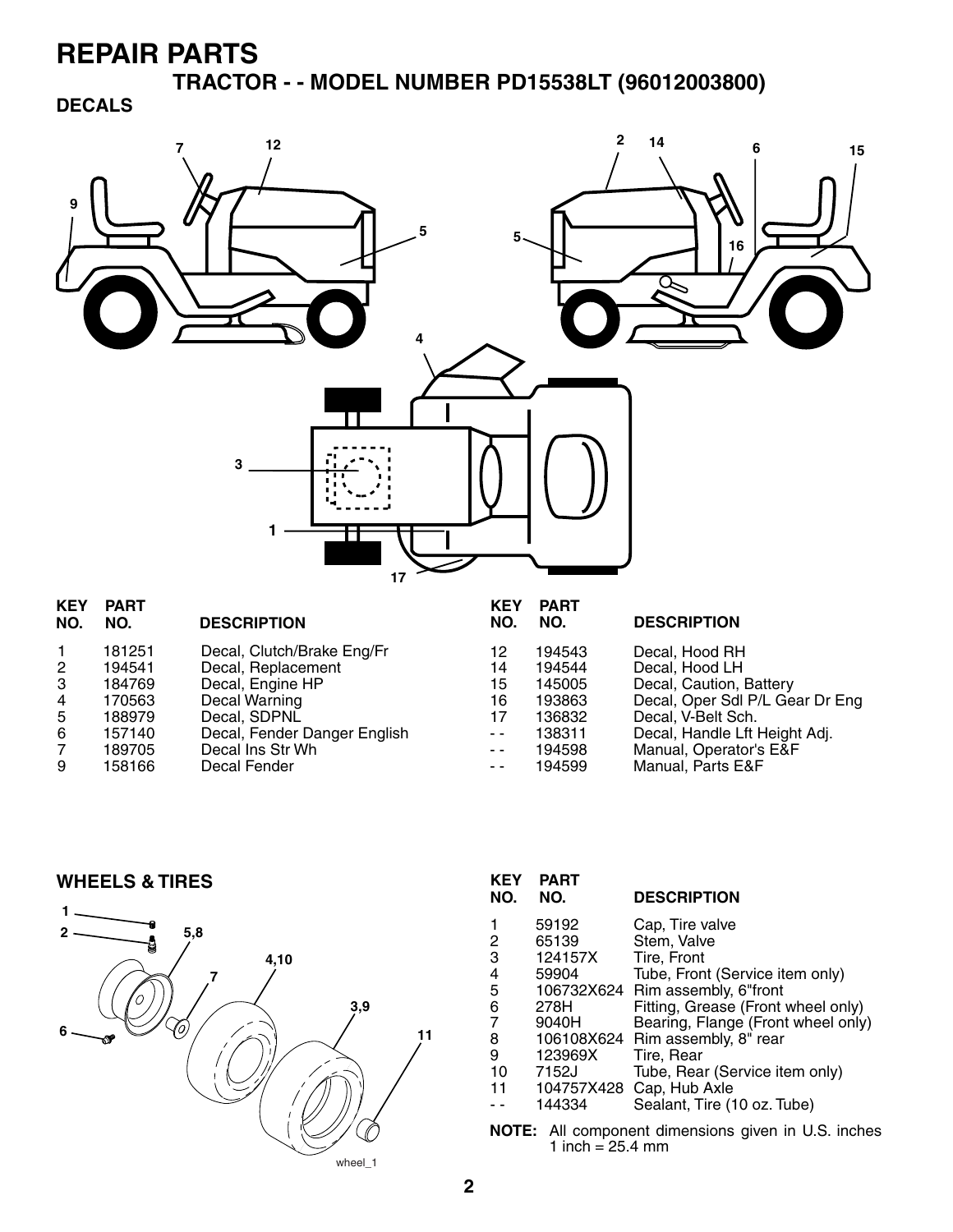### **TRACTOR - - MODEL NUMBER PD15538LT (96012003800)**

#### **SCHEMATIC**

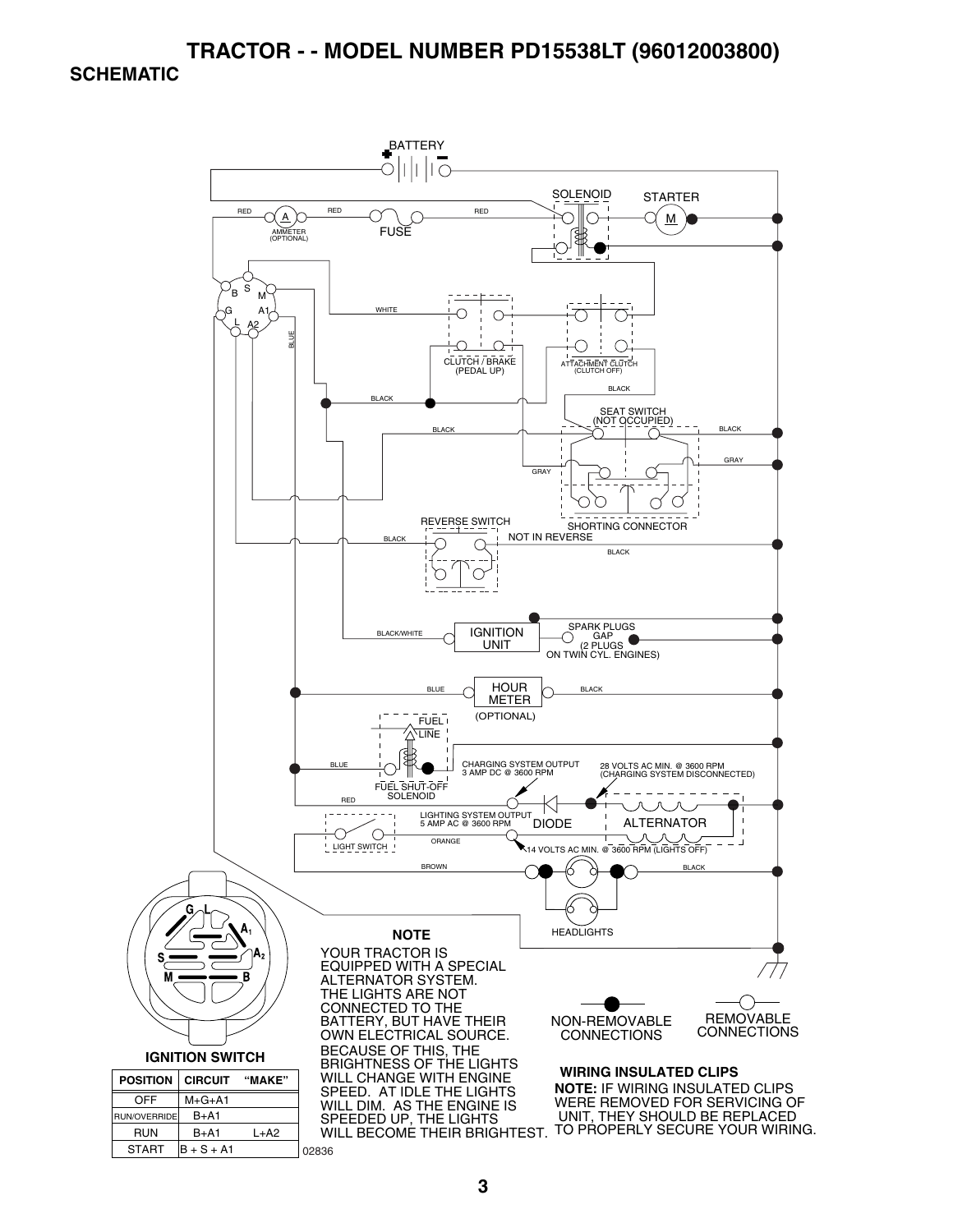**TRACTOR - - MODEL NUMBER PD15538LT (96012003800) ELECTRICAL**

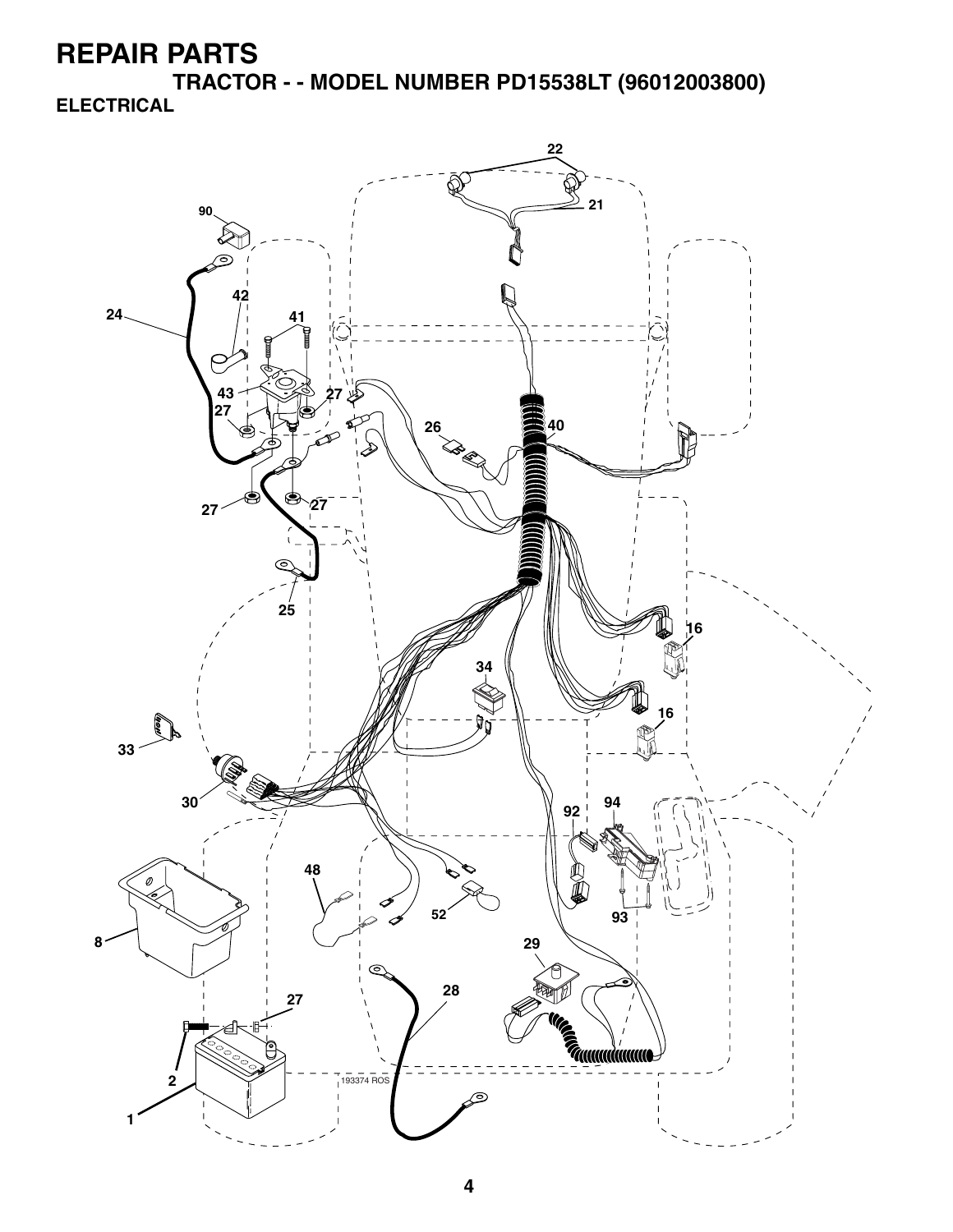**TRACTOR - - MODEL NUMBER PD15538LT (96012003800) ELECTRICAL**

| KEY<br>NO. | <b>PART</b><br>NO. | <b>DESCRIPTION</b>             |
|------------|--------------------|--------------------------------|
| 1          | 163465             | Battery                        |
| 2          | 74760412           | Bolt Hex Hd 1/4-20 unc x 3/4   |
| 8          | 176689             | Box Battery                    |
| 16         | 176138             | Switch Interlock               |
| 21         | 175688             | Harness Asm Light W/4152j      |
| 22         | 4152J              | Bulb Light #1156               |
| 24         | 4799J              | Cable Battery 6 Ga. 11"red     |
| 25         | 146147             | Cable Battery                  |
| 26         | 175158             | Fuse 20 AMP                    |
| 27         | 73510400           | Nut Keps Hex 1/4-20 unc        |
| 28         | 4207J              | Cable Ground 6 Ga. 12"black    |
| 29         | 192749             | Switch                         |
| 30         | 193350             | Switch Ign                     |
| 33         | 140401             | Key Ign                        |
| 34         | 110712X            | Switch Light/Reset             |
| 40         | 193374             | Harness Ign                    |
| 41         | 71110408           | Bolt Blk Fin Hex 1/4-20        |
| 42         | 131563             | <b>Cover Terminal Red</b>      |
| 43         | 178861             | Solenoid                       |
| 48         | 140844             | Adapter Ammeter                |
| 52         | 141940             | <b>Protection Wire Loop</b>    |
| 90         | 180449             | <b>Cover Terminal Battery</b>  |
| 92         | 193465             | Harness Pigtail Reverse Switch |
| 93         | 192540             | Screw Plastite 10-14 x 2.0     |
| 94         | 191834             | Module Reverse                 |

**NOTE:** All component dimensions given in U. S. inches  $1$  inch = 25.4 mm.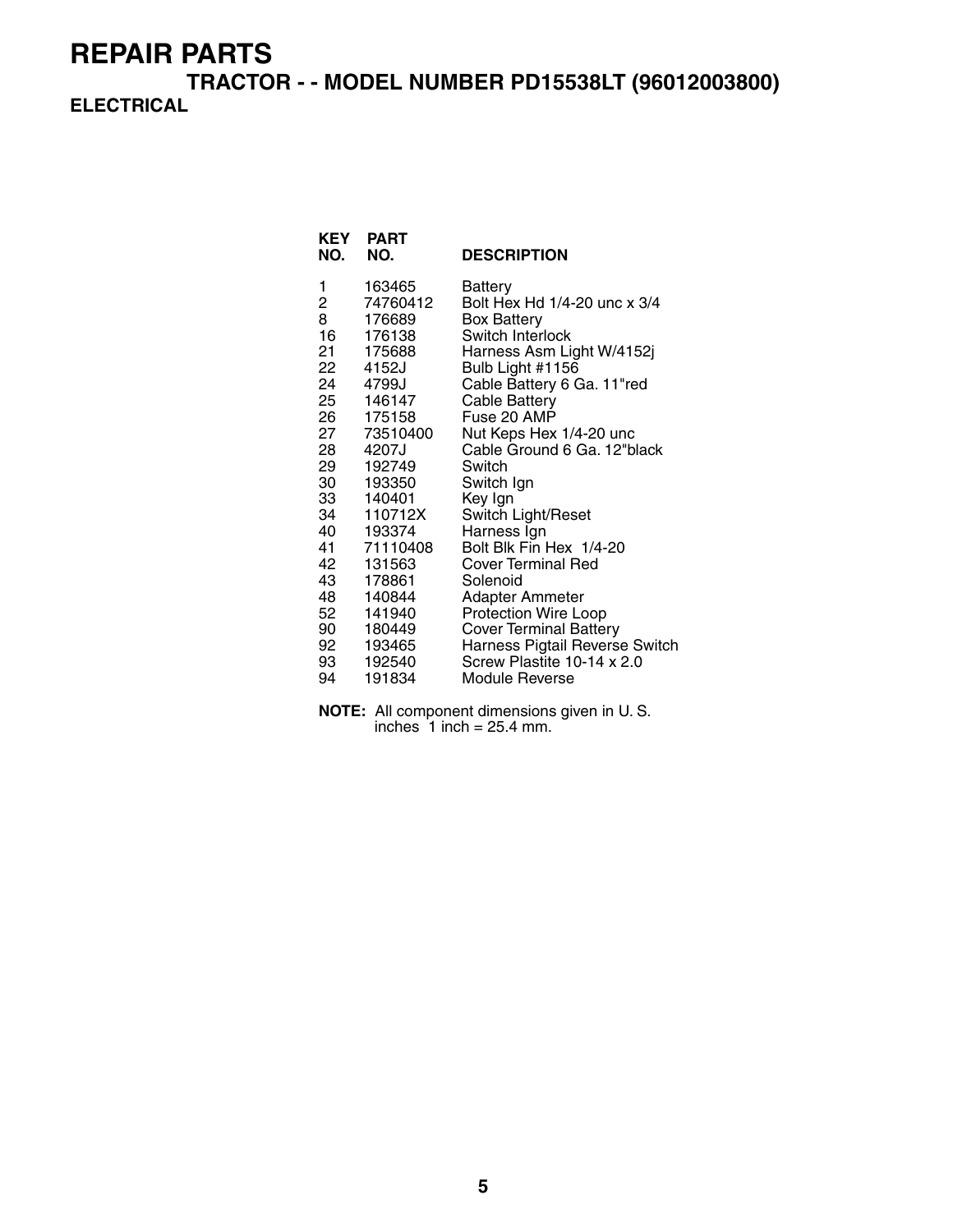**TRACTOR - - MODEL NUMBER PD15538LT (96012003800)**

**CHASSIS**

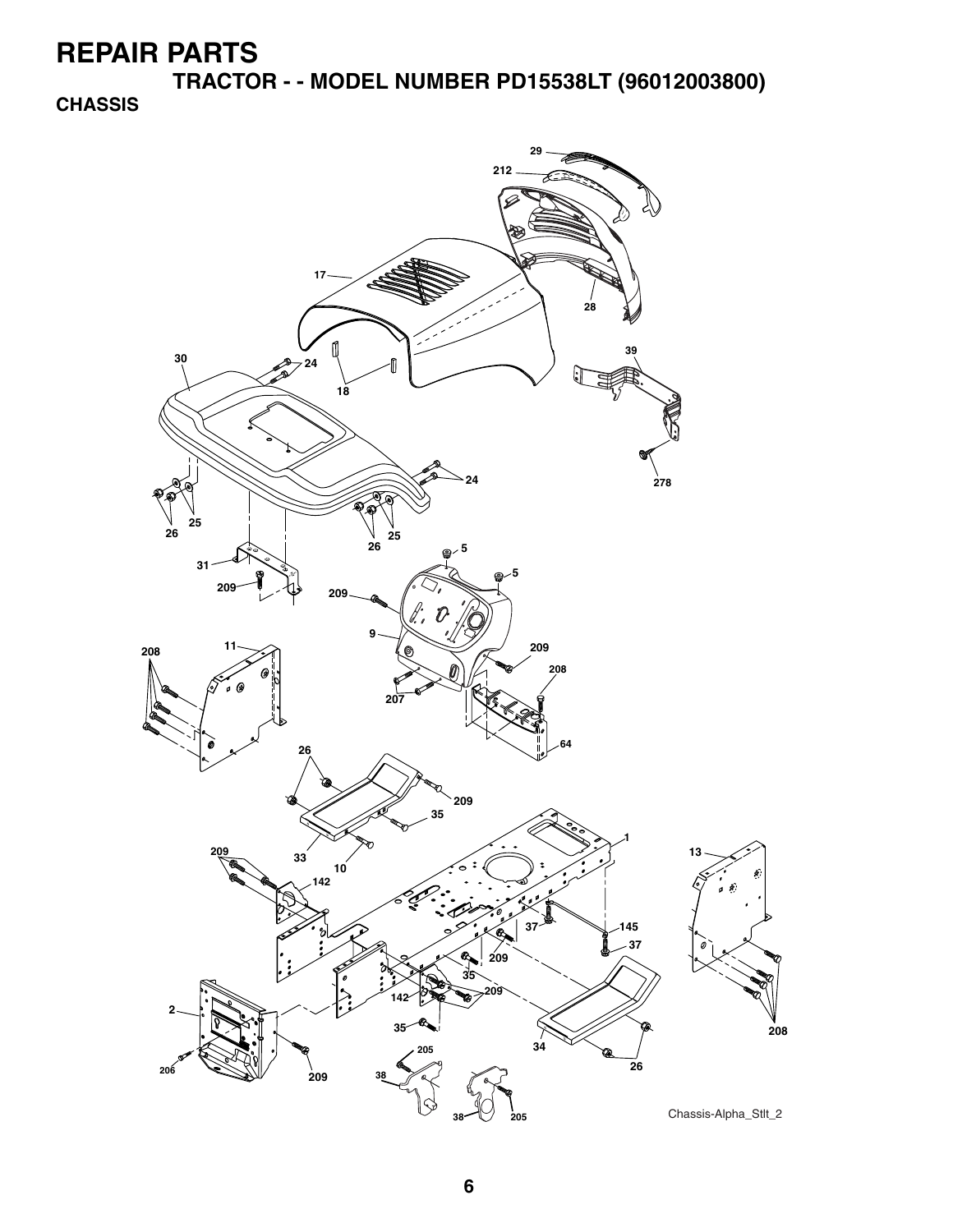**TRACTOR - - MODEL NUMBER PD15538LT (96012003800)**

### **CHASSIS**

| KEY<br>NO.                                                                                                                                                                                                                     | <b>PART</b><br>NO.                                                                                                                                                                                                                                                                                                                                  | <b>DESCRIPTION</b>                                                                                                                                                                                                                                                                                                                                                                                                                                                                                                                                                                                                                                                                                                                                                                                                                                                                                                   |
|--------------------------------------------------------------------------------------------------------------------------------------------------------------------------------------------------------------------------------|-----------------------------------------------------------------------------------------------------------------------------------------------------------------------------------------------------------------------------------------------------------------------------------------------------------------------------------------------------|----------------------------------------------------------------------------------------------------------------------------------------------------------------------------------------------------------------------------------------------------------------------------------------------------------------------------------------------------------------------------------------------------------------------------------------------------------------------------------------------------------------------------------------------------------------------------------------------------------------------------------------------------------------------------------------------------------------------------------------------------------------------------------------------------------------------------------------------------------------------------------------------------------------------|
| 1<br>$\overline{\mathbf{c}}$<br>5<br>9<br>10<br>11<br>13<br>17<br>18<br>24<br>25<br>26<br>28<br>29<br>30<br>31<br>33<br>34<br>35<br>37<br>38<br>39<br>64<br>142<br>145<br>205<br>206<br>207<br>208<br>209<br>212<br>278<br>. . | 174619<br>176554<br>155272<br>193510X010<br>72140608<br>174996<br>187559X428 Hood<br>184921<br>74780616<br>19131312<br>73800600<br>187598<br>192526X428 Fender<br>136619<br>72110606<br>17490508<br>175710<br>187568<br>154798<br>175702<br>156524<br>17490608<br>170165<br>17670508<br>17670608<br>17000612<br>187569<br>191611<br>5479J<br>187801 | Chassis<br>Drawbar, Stretch<br>Bumper, Hood/Dash<br>Dash<br>Bolt, Carriage 3/8-16 x 1<br>Panel Dash LH<br>172105X010 Panel Slkscr Dash RH<br><b>Bumper Hood</b><br>Bolt Fin Hex 3/8-16 unc x 1 Gr. 5<br>Washer 13/32 x 13/16 x 12 Ga.<br>Nut Lock Hex w/Ins 3/8-16 unc<br>Grille/Lens Asm (Include Key nos. 29 and 212)<br>187567X599 Lens Grille Basic Bar<br>Bracket Fender Repl 109873X<br>179716X428 Footrest Pnt LH<br>179717X428 Footrest Pnt RH<br>Bolt Rdhd Sht Sqnk 3/8-16 x 3/4<br>Screw Thdrol 5/16-18 x 1/2 TYT<br>Bracket Asm. Pivot Mower<br><b>Bracket Pivot</b><br>Dash Lower<br><b>Plate Reinforcement</b><br>Rod Pivot Chassis/Hood<br>Screw Thdrol 3/8-16 x 1/2<br>Bolt Shoulder 5/16-18<br>Screw Thdrol 5/16-18 x 1/2<br>Screw Thdrol 3/8-16 x 1/2<br>Screw Hex Wsh Thdrol 3/8-16<br>Insert Lens Reflect<br>Screw 10 x 3/4 Single Lead-Hex<br>Plug Button Blk 359 Dia Choke<br>Plug Dome Plastic |

**NOTE:** All component dimensions given in U.S. inches 1 inch =  $25.4$  mm.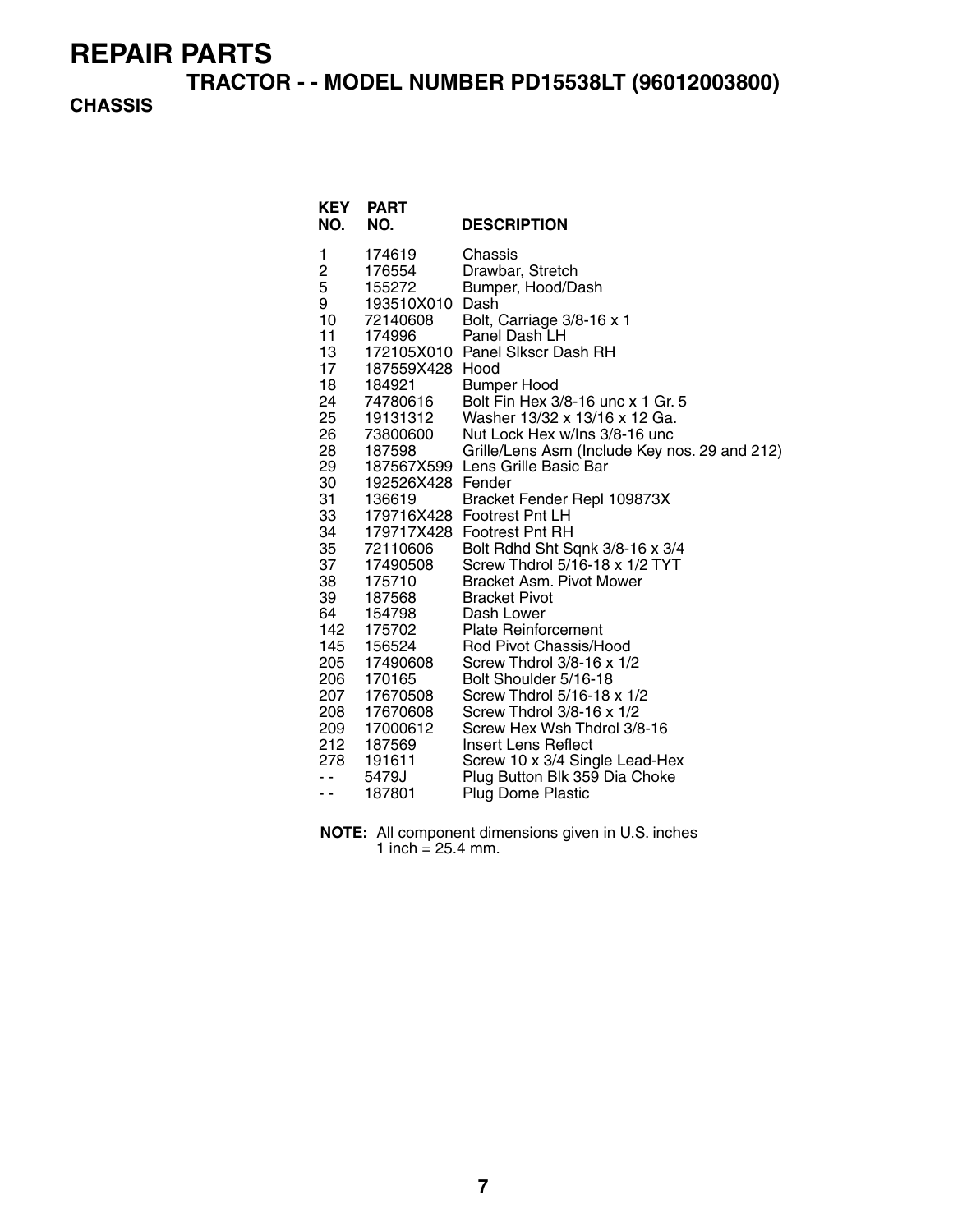**TRACTOR - - MODEL NUMBER PD15538LT (96012003800)**

**DRIVE**

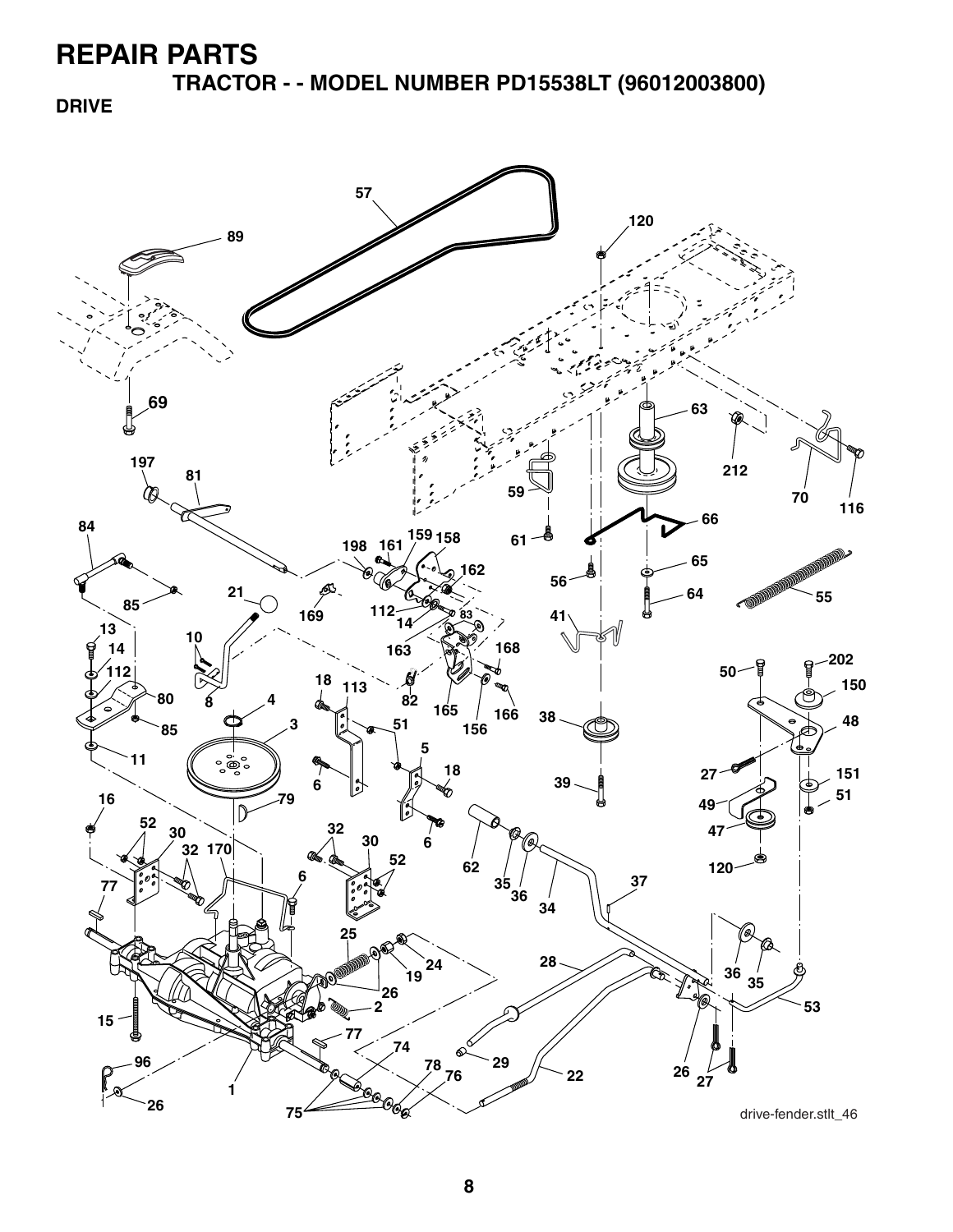# **TRACTOR - - MODEL NUMBER PD15538LT (96012003800)**

### **DRIVE**

| <b>KEY</b><br>NO. | <b>PART</b><br>NO. | <b>DESCRIPTION</b>                                            | <b>KEY</b><br>NO. | <b>PART</b><br>NO.         | <b>DESCRIPTION</b>                                  |
|-------------------|--------------------|---------------------------------------------------------------|-------------------|----------------------------|-----------------------------------------------------|
| 1                 | .                  | Transaxle Peerless (205-544C)                                 | 62                | 8883R                      | Cover Pedal Blk Round                               |
|                   |                    | (Order parts from transaxle manu-                             | 63                | 175410                     | <b>Engine Pulley</b>                                |
|                   |                    | facturer)                                                     | 64                | 173937                     | <b>Bolt Hex</b>                                     |
| 2                 | 146682             | Spring Return Brake T/a Zinc                                  | 65                | 10040700                   | Washer Lock Hvy Hlcl Spr 7/16                       |
| 3                 | 123666X            | Pulley Transaxle 18" tires                                    | 66                | 154778                     | Keeper Belt Engine Foolproof                        |
| 4                 | 12000028           | Ring Retainer # 5100-62                                       | 69                | 142432                     | Screw Hex wsh HiLo 1/4 x 1/2 unc                    |
| 5                 | 121520X            | Strap Torque 30 Degrees                                       | 70                | 134683                     | Guide Belt Mower Drive RH                           |
| 6                 | 17000512           | Screw 5/16-18 x 3/4                                           | 74                | 137057                     | Spacer Axle                                         |
| 8                 | 192706             | Rod Shift Fender Adjust Lt                                    | 75                | 121749X                    | Washer 25/32 x 1 1/4 x 16 Ga.                       |
| 10                | 76020416           | Pin Cotter 1/8 x 1 Cad                                        | 76                | 12000001                   | E-ring #5133-75                                     |
| 11                | 105701X            | Washer Plate Shf 388 Sq Hole                                  | 77                | 123583X                    | Key Square 2 0 x 1845/1865                          |
| 13                | 74550412           | Bolt 1/4-28 unf Gr. 8 W/Patch                                 | 78                | 121748X                    | Washer 25/32 x 1-5/8 x 16 Ga.                       |
| 14                | 10040400           | Washer Lock Hvy Helical                                       | 79                | 2228M                      | Key Woodruff #9 3/16 x 3/4                          |
| 15                | 74490544           | Bolt Hex FLGHD 5/16-18 Gr. 5                                  | 80                | 131486                     | Arm Shift                                           |
| 16                | 73800500           | Nut Lock Hex w/ins 5/16-18                                    | 81                | 165594                     | Shaft Asm Cross Tapered PMST/20                     |
| 18                | 74780616           | Bolt, Fin Hex 3/8-16 unc x 1 Gr. 5                            | 82                | 165711                     | Spring Torsion T/a                                  |
| 19                | 73800600           | Nut Lock 3/8-16 unc                                           | 83                | 19171216                   | Washer 17/32 x 3/4 x 16 Ga.                         |
| 21                | 106933X            | Knob                                                          | 84                | 166228                     | Link Transaxle PMST/18" Zinc                        |
| 22                | 130804             | Rod Brake Blk Zinc 26 840                                     | 85                | 150360                     | Nut Lock Center 1/4 - 28 FNTHD                      |
| 24                | 73350600           | Nut Hex Jam 3/8-16 unc                                        | 89                |                            | 192054X428 Console Shift STLT                       |
| 25                | 106888X            | Spring Rod Brake 2 00 Zinc                                    | 96                | 4497H                      | Retainer Spring 1"                                  |
| 26                | 19131316           | Washer 13/32 x 13/16 x 16 Ga.                                 | 112               | 19091210                   | Washer 9/32 x 3/4 x 10 Ga.                          |
| 27                | 76020412           | Pin Cotter 1/8 x 3/4 Cad                                      | 113               | 127285X                    | Strap Torque LT                                     |
| 28                | 175765             | Rod Brake Parking LT/YT                                       | 116               | 72140608                   | Bolt Rdhd Sq Neck 3/8-16 x 1                        |
| 29<br>30          | 71673              | Cap Brake Parking                                             | 120               | 73900600                   | Nut Lock Flg. 3/8-16 unc                            |
| 32                | 174973<br>74760512 | <b>Bracket Mtg Transaxle</b><br>Bolt Hex Hd 5/16-18 unc x 3/4 | 150               | 175456                     | Spacer Retainer                                     |
| 34                | 175578             | Shaft Asm Pedal Foot                                          | 151               | 19133210                   | Washer 13/32 x 2 x 10                               |
| 35                | 120183X            | Bearing Nylon Blk 629 Id                                      | 156               | 166002                     | Washer Srrted 5/16ID x 1.125                        |
| 36                | 19211616           | Washer 21/32 x 1 x 16 Ga.                                     | 158               | 165589                     | <b>Bracket Shift Mount</b>                          |
| 37                | 1572H              | Pin Roll 3/16 x 1"                                            | 159               | 183900                     | Hub Tapered Flange Shift Lt                         |
| 38                | 179114             | <b>Pulley Composite Flat</b>                                  | 161               | 72140406                   | Bolt Rdhd Sqnk 1/4-20 x 3/4                         |
| 39                | 72110622           | Bolt RDHD 3/8-16 unc x 2-3/4 Gr. 5                            | 162               | 73680400                   | Nut Crownlock 1/4-20 unc                            |
| 41                | 175556             | Keeper Belt Flat Idler                                        | 163               | 74780416                   | Bolt Hex Fin 1/4-20 unc x 1 Gr. 5                   |
| 47                | 127783             | Pulley Idler V Groove Plastic                                 | 165               | 165623                     | <b>Bracket Pivot Lever</b>                          |
| 48                | 154407             | <b>Bellcrank Asm</b>                                          | 166               | 17490510                   | Screw 5/16-18 x 5/8                                 |
| 49                | 123205X            | <b>Retainer Belt Style Spring</b>                             | 168               | 165492                     | Bolt Shoulder 5/16-18 x .561                        |
| 50                | 72110612           | Bolt Carr. Sh. 3/8-16 x 1-1/2 Gr. 5                           | 169               | 165580                     | <b>Plate Fastening</b>                              |
| 51                | 73680600           | Nut Crownlock 3/8-16 unc                                      | 170               | 187414                     | Keeper Belt Transaxle Gear                          |
| 52                | 73680500           | Nut Crownlock 5/16-18 unc                                     | 197               | 169613                     | Nyliner Snap-In                                     |
| 53                | 105710X            | Link Clutch                                                   | 198               | 169593                     | <b>Washer Nyliner</b>                               |
| 55                | 105709X            | Spring Return Clutch 675                                      | 202               | 72110614                   | Bolt RdHd 3/8-16 unc x 1-3/4 Gr. 5                  |
| 56                | 17060620           | Screw 3/8-16 x 1-1/4                                          | 212               | 145212                     | Nut Hexflange Lock                                  |
| 57                | 130801             | V-Belt Ground Drive 95 25                                     |                   |                            | NOTE: All component dimensions given in U.S. inches |
| 59                | 169691             | Keeper Belt Span Ctr                                          |                   | 1 inch = $25.4 \text{ mm}$ |                                                     |
| 61                | 17120614           | Screw 3/8-16 x .875                                           |                   |                            |                                                     |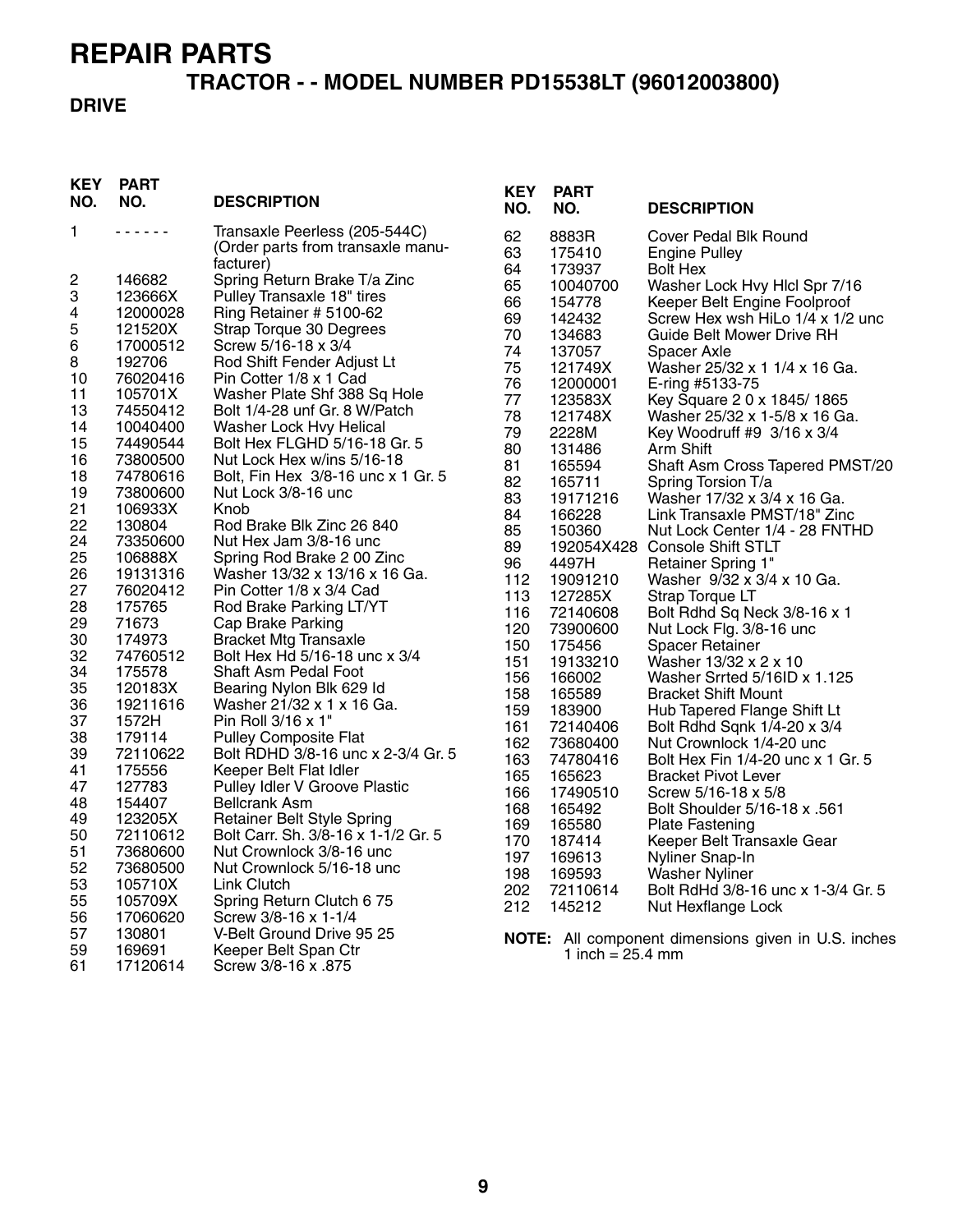**TRACTOR - - MODEL NUMBER PD15538LT (96012003800)**

**STEERING**



steering\_pl.lt\_58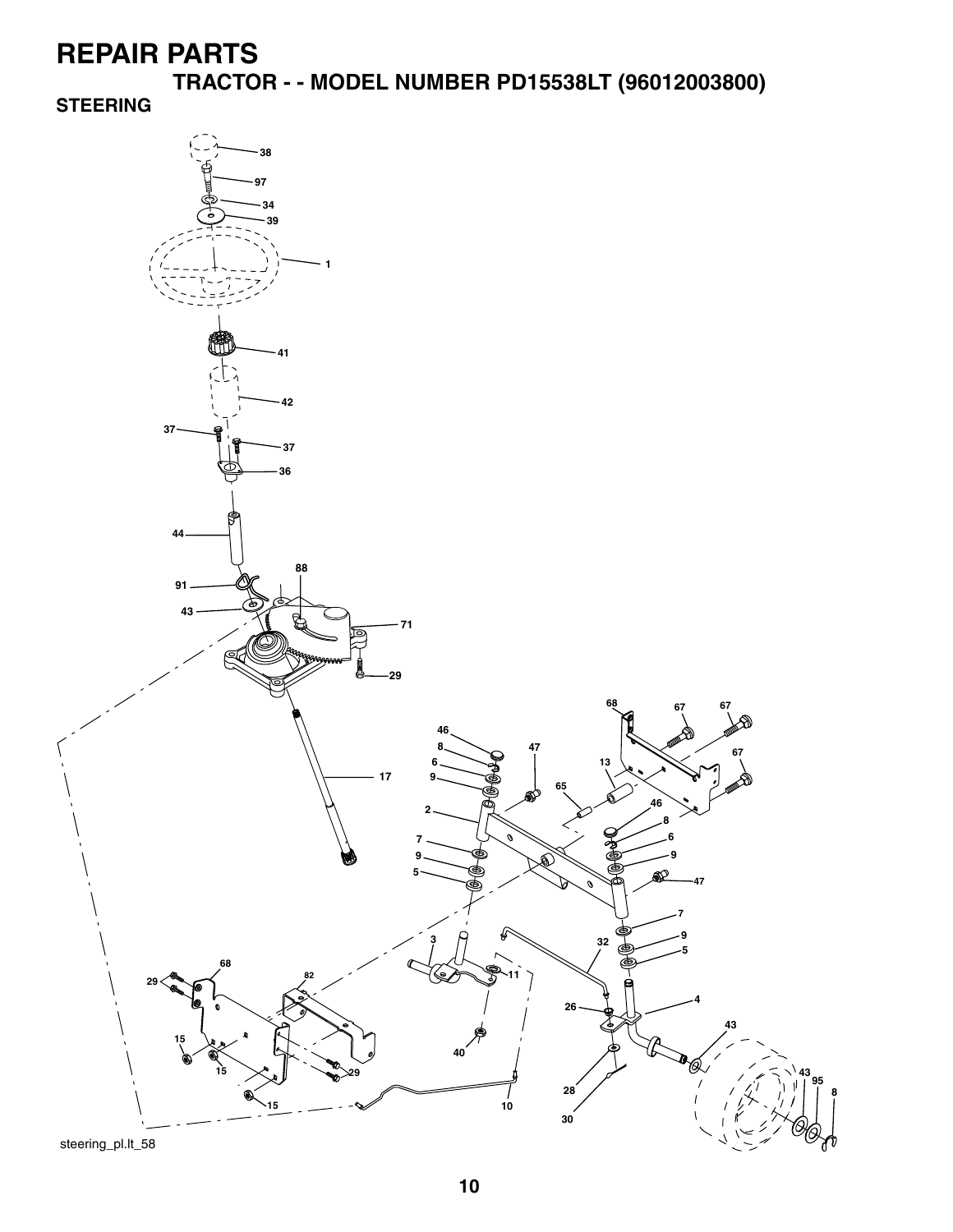**TRACTOR - - MODEL NUMBER PD15538LT (96012003800)**

### **STEERING**

| <b>KEY</b><br>NO. | PART<br>NO.          | <b>DESCRIPTION</b>                                             |
|-------------------|----------------------|----------------------------------------------------------------|
| 1                 | 186780               | <b>Wheel Steering</b>                                          |
| 2                 | 175131               | Axle Asm                                                       |
| 3                 | 169840               | Spindle Asm LH                                                 |
| 4                 | 169839               | Spindle Asm RH                                                 |
| 5                 | 6266H                | <b>Bearing Race Thrust Harden</b>                              |
| 6<br>7            | 121748X              | Washer 25/32 x 1-5/8 x 16 Ga.<br>Washer 27/32 x 1-1/4 x 16 Ga. |
| 8                 | 19272016<br>12000029 | Ring Klip #t5304-75                                            |
| 9                 | 3366R                | <b>Bearing Col Strg Blk</b>                                    |
| 10                | 175121               | Link Drag                                                      |
| 11                | 10040600             | Washer Lock Hvy Hicl Spr 3/8                                   |
| 13                | 136518               | Spacer earing Axle Front                                       |
| 15                | 145212               | <b>Hexflange Lock</b>                                          |
| 17                | 190753               | Shaft Asm Strg                                                 |
| 26                | 126847X              | <b>Bushing Link Drag Blk LR</b>                                |
| 28                | 19131416             | Washer 13/32 x 7/8 x 16 Ga.                                    |
| 29                | 17000612             | Screw 3/8-16 x 3/4                                             |
| 30                | 76020412             | Pin Cotter 1/8 x 3/4 Cad                                       |
| 32<br>34          | 192757               | Rod Tie Wire Form 19 75 Mech                                   |
| 36                | 10040500<br>155099   | Washer Lock Hvy Hicl Spr 5/16<br>Bushing Strg 5/8 Id Dash      |
| 37                | 152927               | Screw                                                          |
| 38                | 192916               | Cap Wheel Steer Ayp                                            |
| 39                | 19113812             | Washer 11/32 ID x 2-3/8 OD x 12 Ga.                            |
| 40                | 73540600             | Nut Crownlock 3/8-24                                           |
| 41                | 186737               | <b>Adaptor Wheel Strg</b>                                      |
| 42                | 145054X428           | Boot Dash Mtl Steering Blk                                     |
| 43                | 121749X              | Washer 25/32 x 1 1/4 x 16 Ga.                                  |
| 44                | 190752               | <b>Extension Steering</b>                                      |
| 46                | 121232X              | Cap Spindle Fr Top Blk                                         |
| 47                | 183226               | <b>Fitting Grease</b>                                          |
| 65<br>67          | 160367               | Spacer Brace Axle<br>Bolt RDHD SQNK 3/8-16 x 2-1/4             |
| 68                | 72110618<br>169827   | Brace Axle                                                     |
| 71                | 175146               | Steering Asm.                                                  |
| 82                | 169835               | <b>Bracket Susp Chassis Front</b>                              |
| 88                | 175118               | Bolt Shoulder 7/16-20                                          |
| 91                | 175553               | <b>Clip Steering</b>                                           |
| 95                | 188967               | Washer Harden .793 x 1.637 x 060                               |
| 97                | 74780564             | Bolt 5/16-18 unc x 4"L Hicl Spr. 5/16                          |

**NOTE:** All component dimensions given in U.S. inches 1 inch =  $25.4$  mm.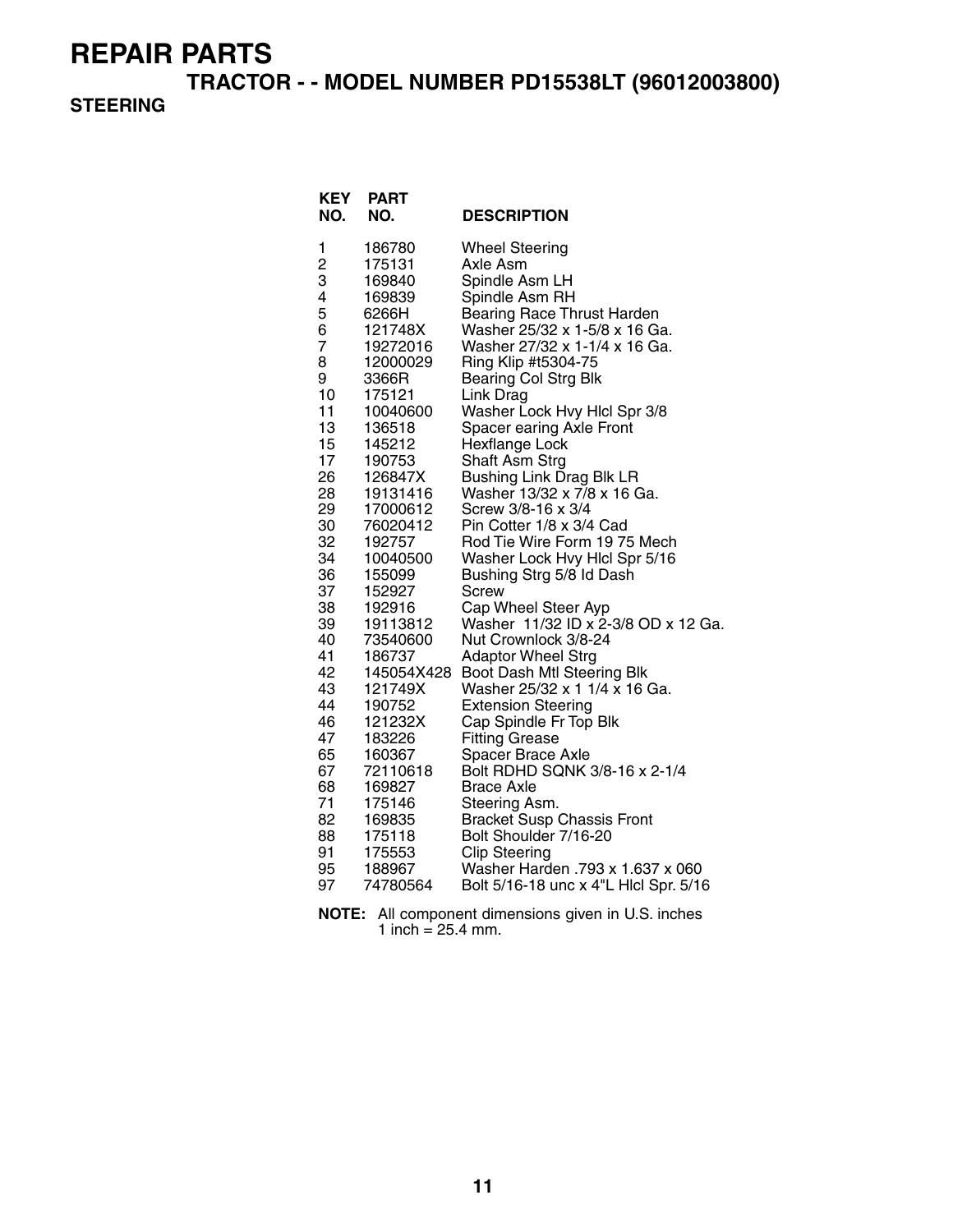**TRACTOR - - MODEL NUMBER PD15538LT (96012003800)**

#### **ENGINE**



Screw Thdrol  $1/4$ -20 x 3/4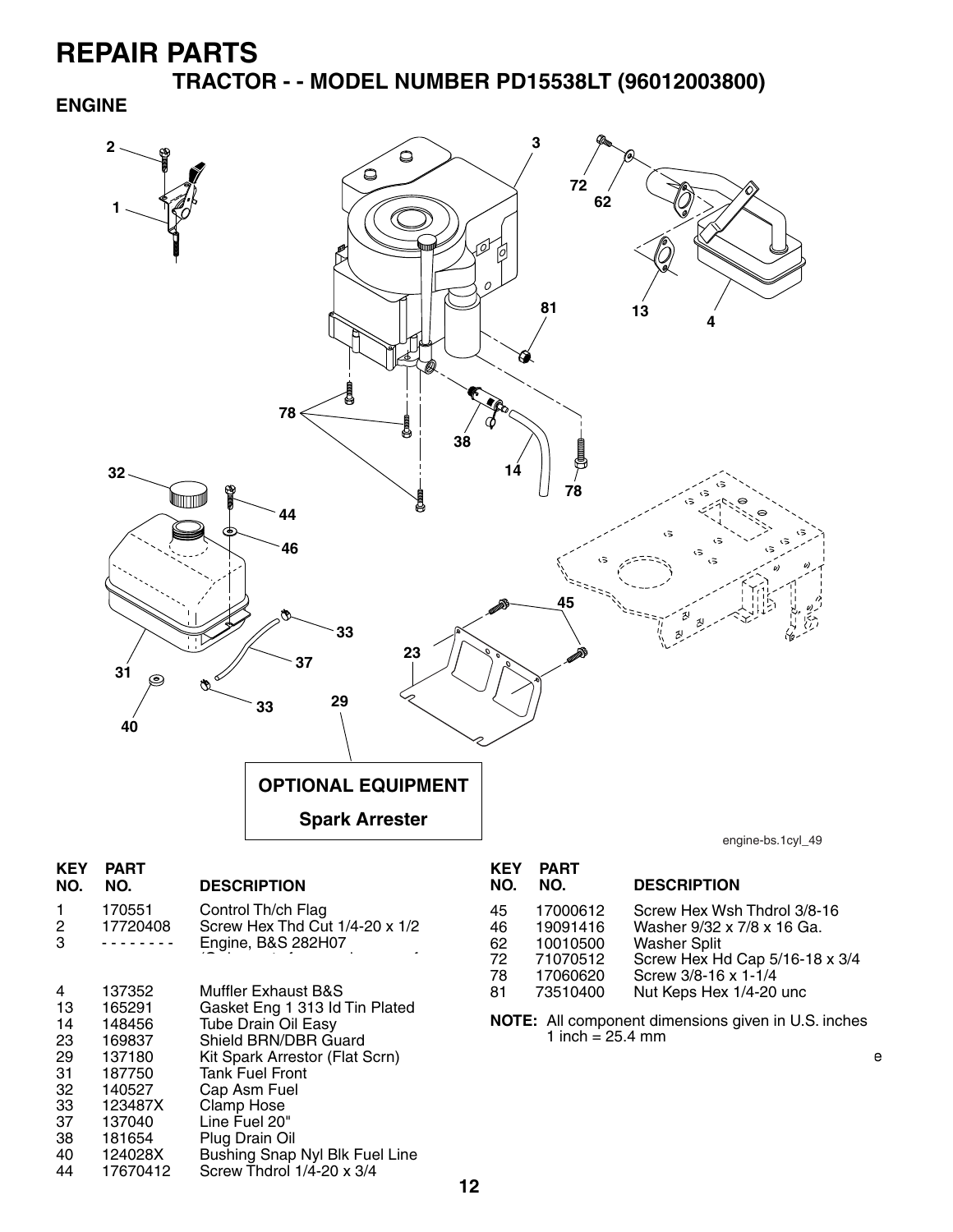**SEAT**

**TRACTOR - - MODEL NUMBER PD15538LT (96012003800)**



|  | seat It.bolt 1 |  |
|--|----------------|--|
|--|----------------|--|

| <b>KEY</b><br>NO. | PART<br>NO. | <b>DESCRIPTION</b>                 |
|-------------------|-------------|------------------------------------|
| 1                 | 175389      | Seat                               |
| 2                 | 140551      | <b>Bracket Seat Pivot</b>          |
| 3                 | 71110616    | Bolt Hex 3/8 - 16 x 1              |
| 4                 | 19131610    | Washer 13/32 x 1 x10 Ga.           |
| 5                 | 145006      | Clip Push-In Hinged                |
| 6                 | 73800600    | Nut Lock Hex w/Ins 3/8 - 16        |
| 7                 | 124181X     | Spring Seat Cprsn 2 250 Blk Zi     |
| 8                 | 17000616    | Screw 3/8-16 x 1.5                 |
| 9                 | 19131614    | Washer 13/32 x 1 x 14 Ga.          |
| 10                | 182493      | Pan Pnt Seat (Blk)                 |
| 12                | 174648      | <b>Bracket Pnt Mounting Switch</b> |
| 13                | 121248X     | <b>Bushing Snap Blk Nyl</b>        |

#### **KEY PART DESCRIPTION** 14 72050412 Bolt Rdhd Sht Nk 1/4 - 20 x 1 -1/2 15 134300 Spacer Split .28 x .96<br>16 121250X Spring Cprsn

| 16 | 121250X  | Spring Cprsn                   |
|----|----------|--------------------------------|
| 17 | 123976X  | Nut Lock 1/4 Lge Flg           |
| 21 | 171852   | Bolt Shoulder 5/16-18 unc-2A   |
| 22 | 73800500 | Nut Lock Hex w/Ins 5/16 - 18   |
| 23 | 71110814 | <b>Bolt Hex</b>                |
| 24 | 19171912 | Washer 17/32 x 1-3/16 x 12 Ga. |
| 25 | 127018X  | Bolt Shoulder 5/16-18 x .62    |
| 26 | 10040800 | Washer Lock Hvy Hlcl Spr 1/2   |
|    |          |                                |

**NOTE:** All component dimensions given in U.S. inches 1 inch =  $25.4$  mm.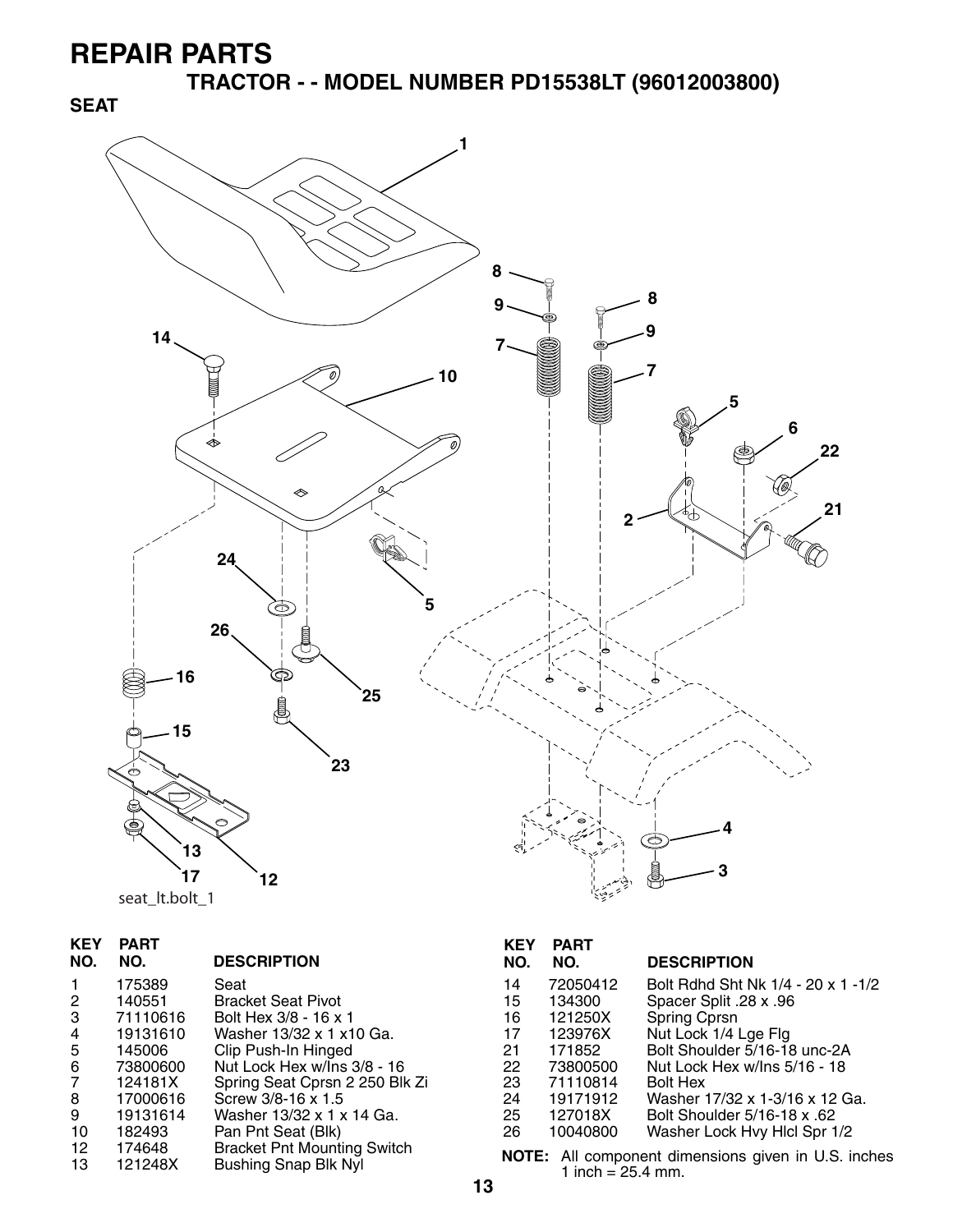**TRACTOR - - MODEL NUMBER PD15538LT (96012003800) MOWER DECK**

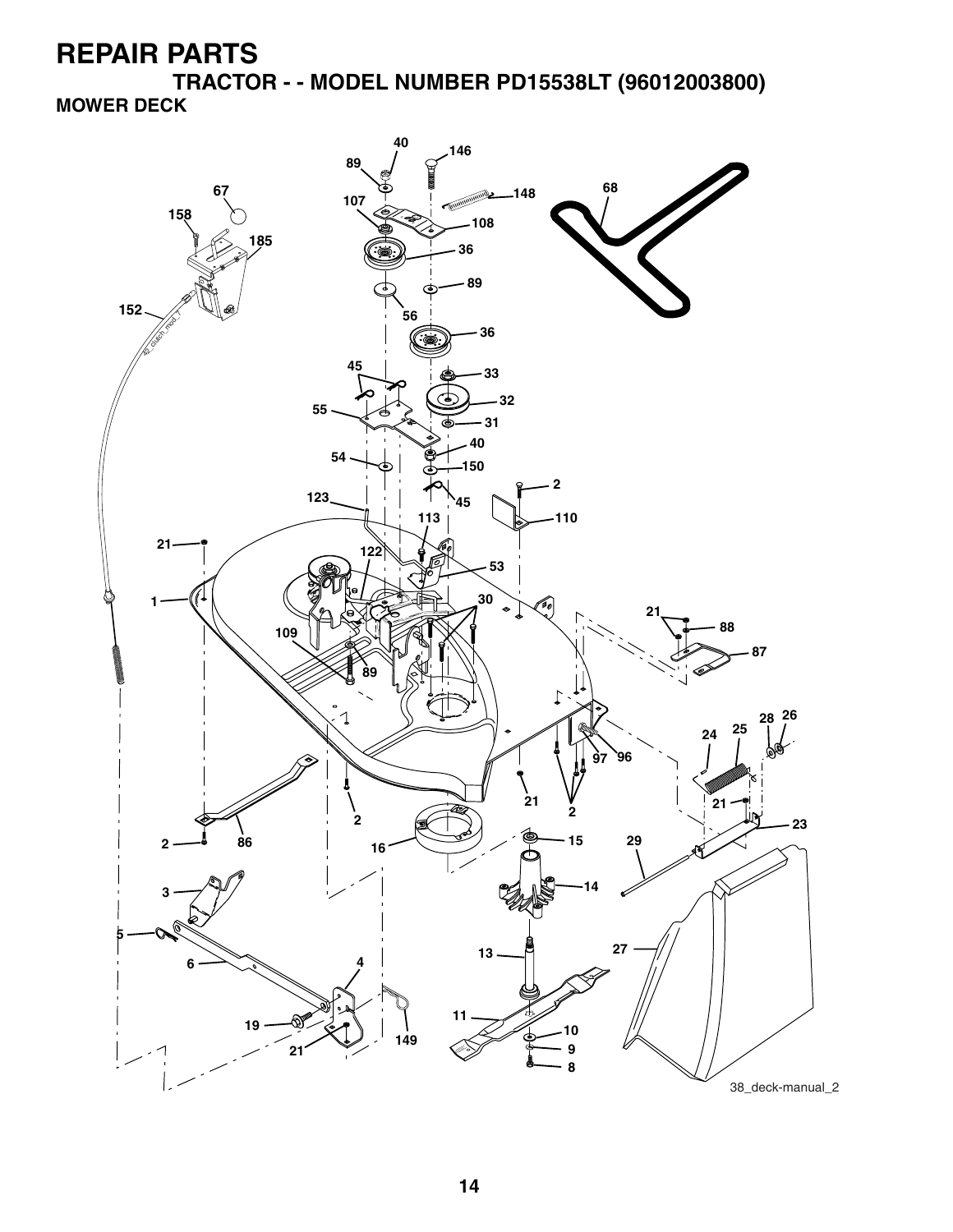# **TRACTOR - - MODEL NUMBER PD15538LT (96012003800)**

### **MOWER DECK**

| <b>KEY</b><br>NO. | <b>PART</b><br>NO. | <b>DESCRIPTION</b>              | <b>KEY</b><br>NO. | <b>PART</b><br>NO.         | <b>DESCRIPTION</b>                                         |
|-------------------|--------------------|---------------------------------|-------------------|----------------------------|------------------------------------------------------------|
| 1                 | 170280             | <b>Mower Housing Assembly</b>   | 54                | 178515                     | Washer, Hardened                                           |
| 2                 | 72140506           | Bolt Carriage 5/16-18 x 3/4     | 55                | 133840                     | <b>Idler Arm Assembly</b>                                  |
| 3                 | 138017             | Bracket Asm Fr. Sway Bar        | 56                | 165723                     | Spacer, Retainer                                           |
| 4                 | 169970             | Bracket Deck Sway Bar 38"/42"   | 67                | 106932X                    | Knob                                                       |
| 5                 | 4939M              | <b>Retainer Spring</b>          | 68                | 144200                     | V-Belt, 42" Mower                                          |
| 6                 | 178024             | <b>Bar Sway Deck</b>            | 86                | 7631J                      | Runner, LH                                                 |
| 8                 | 850857             | Bolt 3/8-24 x 1.25 Gr. 8        | 87                | 128772                     | Runner, RH                                                 |
| 9                 | 10030600           | Washer, Lock 3/8                | 88                | 19111216                   | Washer 11/32 x 3/4 x 16 Ga.                                |
| 10                | 140296             | Washer, Hardened                | 89                | 19131311                   | Washer 13/32 x 13/16 x 11 Ga.                              |
| 11                | 138497             | <b>Blade Mower</b>              | 96                | 74930620                   | Bolt 3/8-16 x 1-1/4 Mulcher                                |
| 13                | 137645             | Shaft Assembly, Mandrel, Vented | 97                | 73930600                   | Nut Centerlock 3/8-16 unc                                  |
|                   |                    | (Includes Key Number 6)         | 107               | 133502                     | <b>Spacer Retainer</b>                                     |
| 14                | 128774             | Housing, Mandrel, Vented        | 108               | 133503                     | Stiffener, Idler Arm                                       |
| 15                | 110485X            | Bearing, Ball, Mandrel          | 109               | 74760640                   | Bolt, Hex Hd 3/8-16 x 2-1/2                                |
| 16                | 174493             | Stripper, Vented Mower Deck     | 110               | 142587                     | Upstop Deck Front 38"                                      |
| 19                | 132827             | Bolt, Shoulder                  | 113               | 17060512                   | Screw 5/16-1/ x 3/4                                        |
| 21                | 73680500           | Nut                             | 122               | 131289                     | Rod, Brake LH                                              |
| 23                | 137607             | Bracket, Mower Deflector        | 123               | 169971                     | Rod, Brake RH                                              |
| 24                | 105304X            | Cap, Sleeve                     | 146               | 165891                     | <b>Bolt Carriage Idler</b>                                 |
| 25                | 123713X            | Spring, Torsion, Deflector      | 148               | 169022                     | Spring Return Idler                                        |
| 26                | 110452X            | Nut, Push                       | 149               | 165898                     | <b>Retainer Spring Yellow</b>                              |
| 27                | 106736X428         | Shield, Deflector               | 150               | 19091210                   | Washer 9/32 x 3/4 x 10 Ga.                                 |
| 28                | 19111016           | Washer 11/32 x 5/8 x 16 Ga.     | 152               | 172758                     | Clutch Cable 38"/46"                                       |
| 29                | 106735X            | Rod, Hinge                      | 158               | 17720408                   | Screw Hex Thd Cut 1/4-20 x 1/2                             |
| 30                | 173984             | Screw Thdrol.                   | 185               | 188234                     | <b>Head Asm Cable Clutch</b>                               |
| 31                | 187690             | Washer, Spacer                  | $\sim$ $\sim$     | 130794                     | Mandrel Assembly (Includes Hous-                           |
| 32                | 153532             | Pulley, Mandrel                 |                   |                            | ing, Shaft and Shaft Hardware Only                         |
| 33                | 178342             | Nut, Toplock                    |                   |                            | - Pulley Not Included)                                     |
| 36                | 131494             | Pulley, Idler, Flat             | $ -$              | 170317                     | Replacement Mower, Complete                                |
| 40                | 73680600           | Nut, Crownlock 3/8-16 unc       |                   |                            |                                                            |
| 45                | 4497H              | Retainer                        |                   |                            | <b>NOTE:</b> All component dimensions given in U.S. inches |
| 53                | 130840             | <b>Brake Assembly</b>           |                   | 1 inch = $25.4 \text{ mm}$ |                                                            |